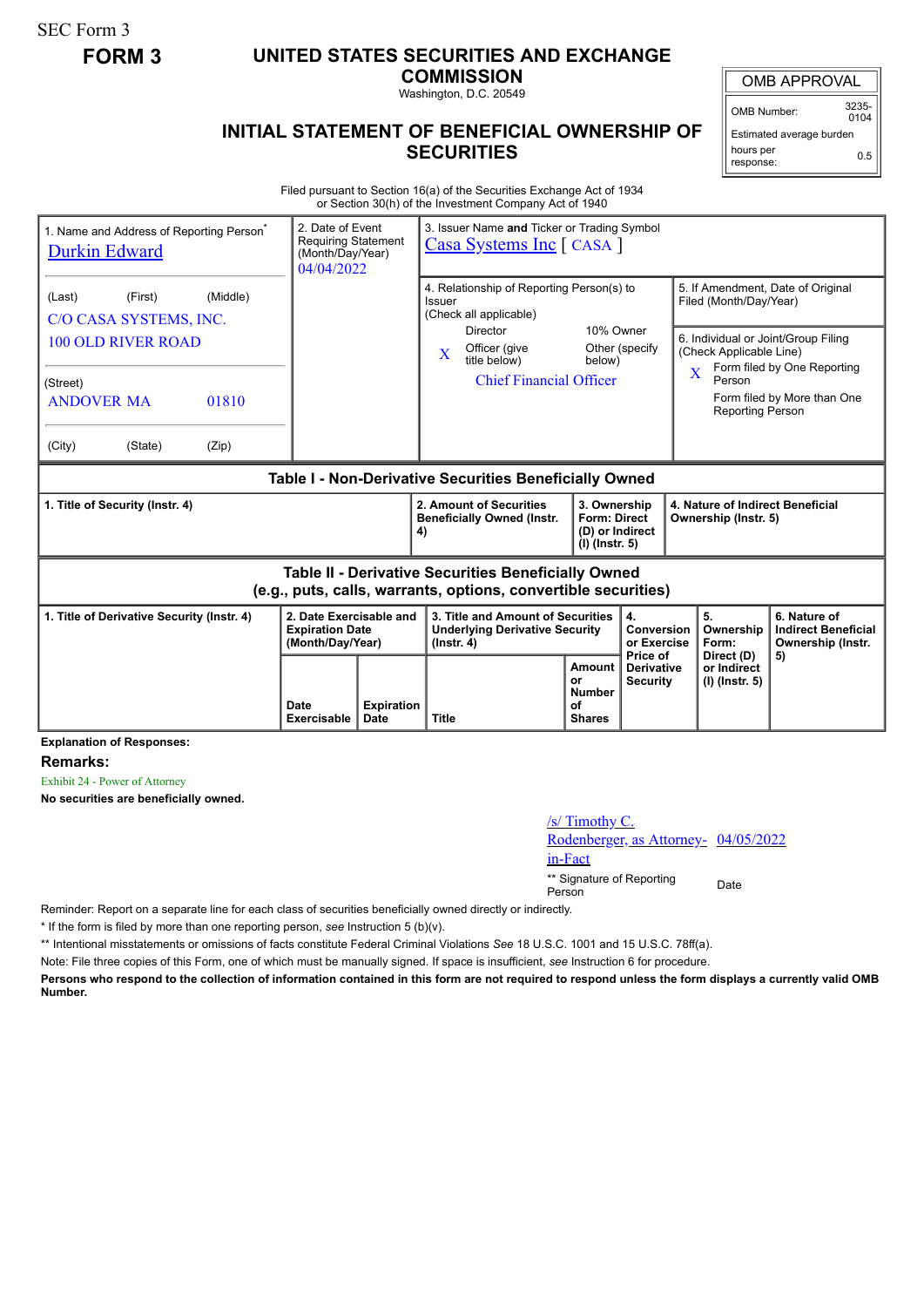## LIMITED POWER OF ATTORNEY

 The undersigned hereby constitutes and appoints Jerry Guo and Timothy Rodenberger, signing singly, and with full power of substitution, the undersigned's true and lawful attorney-in-fact to:

 (1) execute for and on behalf of the undersigned, in the undersigned's capacity as officer and/or director of Casa Systems, Inc., a Delaware corporation (the "Company"), from time to time the following U.S. Securities and Exchange Commission ("SEC") forms: (i) Form ID, including any attached documents (such as Update Passphrase Authentication), to effect the assignment of codes to the undersigned to be used in the transmission of information to the SEC using the EDGAR System; (ii) Form 3, Initial Statement of Beneficial Ownership of Securities, including any attached documents; (iii) Form 4, Statement of Changes in Beneficial Ownership of Securities, including any attached documents; (iv) Form 5, Annual Statement of Beneficial Ownership of Securities in accordance with Section 16(a) of the Securities Exchange Act of 1934, as amended, and the rules thereunder, including any attached documents; (v) Schedules 13D and 13G; and (vi) amendments of each thereof, in accordance with the Securities Exchange Act of 1934, as amended, and the rules thereunder, including any attached documents;

 (2) do and perform any and all acts for and on behalf of the undersigned which may be necessary or desirable to complete and execute any such Form 3, 4 or 5, Schedule 13D or 13G, or any amendment(s) thereto and timely file such form(s) with the SEC and any securities exchange, national association or similar authority; and

 (3) take any other action of any type whatsoever in connection with the foregoing which, in the opinion of such attorney-in-fact, may be of benefit to, in the best interest of, or legally required by, the undersigned, it being understood that the documents executed by such attorney-in-fact on behalf of the undersigned pursuant to this Power of Attorney shall be in such form and shall contain such terms and conditions as such attorney-in-fact may approve in such attorney-in-fact's discretion.

The undersigned hereby grants to each such attorney-in-fact, acting singly, full power and authority to do and perform any and every act and thing whatsoever requisite, necessary or proper to be done in the exercise of any of the rights and powers herein granted, as fully to all intents and purposes as the undersigned might or could do if personally present, with full power of substitution or revocation, hereby ratifying and confirming all that such attorney-in-fact, or such attorney-in-fact's substitute or substitutes, shall lawfully do or cause to be done by virtue of this power of attorney and the rights and powers herein granted. The undersigned acknowledges that the foregoing attorneys-in-fact, in serving in such capacity at the request of the undersigned, are not assuming, nor is the Company assuming, any of the undersigned's responsibilities to comply with Section 16 or Regulation 13D-G of the Securities Exchange Act of 1934, as amended. The undersigned hereby agrees to indemnify the attorneys-in-fact and the Company from and against any demand, damage, loss, cost or expense arising from any false or misleading information provided by the undersigned to the attorneys-in-fact.

 This Power of Attorney shall remain in full force and effect until the undersigned is no longer required to file such forms with respect to the undersigned's holdings of and transactions in securities issued by the Company, unless earlier revoked by the undersigned in a signed writing delivered to the foregoing attorneys-in-fact. This Power of Attorney supersedes any prior power of attorney in connection with the undersigned's capacity as an officer and/or director of the Company. This Power of Attorney shall expire as to any individual attorney-in-fact if such attorney-in-fact ceases to be an employee of the Company.

 IN WITNESS WHEREOF, the undersigned has caused this Power of Attorney to be executed as of April 4, 2022.

> /s/ Edward Durkin ------------------------ Signature Edward Durkin